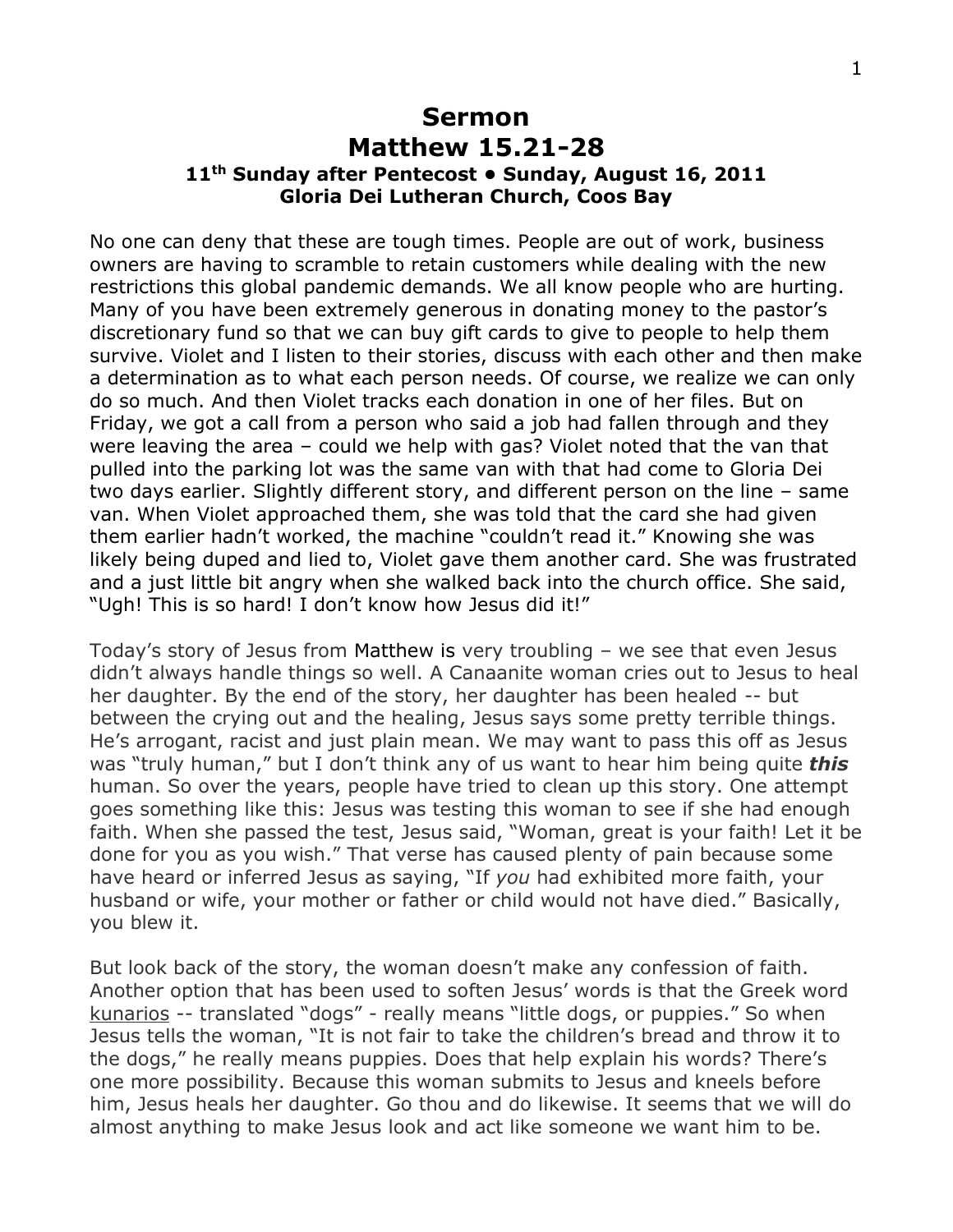But Matthew *doesn't* clean up this story. Matthew dares to give us a very human Jesus and he paints a specific picture of this woman. She is a Canaanite woman. She is not one of Jesus' people. Should we be surprised? Jesus has gone into the region of Tyre and Sidon, two of the more affluent places in the region. And Matthew's choice of the word "Canaanite" to describe her seems a bit strange. By the time of Jesus, people were no longer called "Canaanites." This name was no longer even on the map – it would have been a bit like calling someone from New York a New Amsterdamer! It appears that Matthew chooses "Canaanite" on purpose: not only is this woman seen as the "other," but she is part of an enemy people. Yet this woman seems to know who Jesus is. She has heard the stories about him. And she approaches him to beg him to heal her daughter who is ill.

She's desperate and comes out shouting. If she had been a man, he would have been praised for speaking up, for being assertive. But women who exhibit the same behavior are labeled aggressive and antagonistic and shouters. Some scholars claim that in the First Century, the only women who spoke to men in public were prostitutes. Is labeling people what we do to those who are different from us?

The writer of Matthew describes the woman's daughter as being possessed by a demon. Oh, when the Biblical canon was set in the mid 300s (1700 years ago!) not a whole lot was known about psychology. So we 21<sup>st</sup> Century people today continue to use language that described something that this long-ago society knew next to nothing about. Someone described as being possessed by demons might actually have been afflicted by epilepsy or Down's Syndrome, or may have been diagnosed as bipolar, anxiety or autism today – none of which is the slightest bit demonic.

Someone once wrote a note to me stating that whatever words we use, people really need to figure out that those with mental illness didn't inflict themselves with the demons. It's not something we can pray it away. No one needs to avert their eyes. Being stigmatized for having a mental illness is exactly like being stigmatized for gay, or for being a person of color, just another weird minority for others to worry about. The onus is on not the person being labeled, but on the person doing the labeling. Someday we'll all get to be just people.

Why, then, do we label people who are different from us? Do we also make them morally suspect? Maybe Matthew wants us to remember Rahab the prostitute who is named in Jesus' genealogy at the beginning of Matthew. She, too, was a Canaanite who lived in the city of Jericho. What's a Canaanite prostitute doing in Jesus' family tree? The simple answer? Jesus was human. The disciples don't want to think about such questions.

They want nothing to do with her: "Send her away!" they tell Jesus.